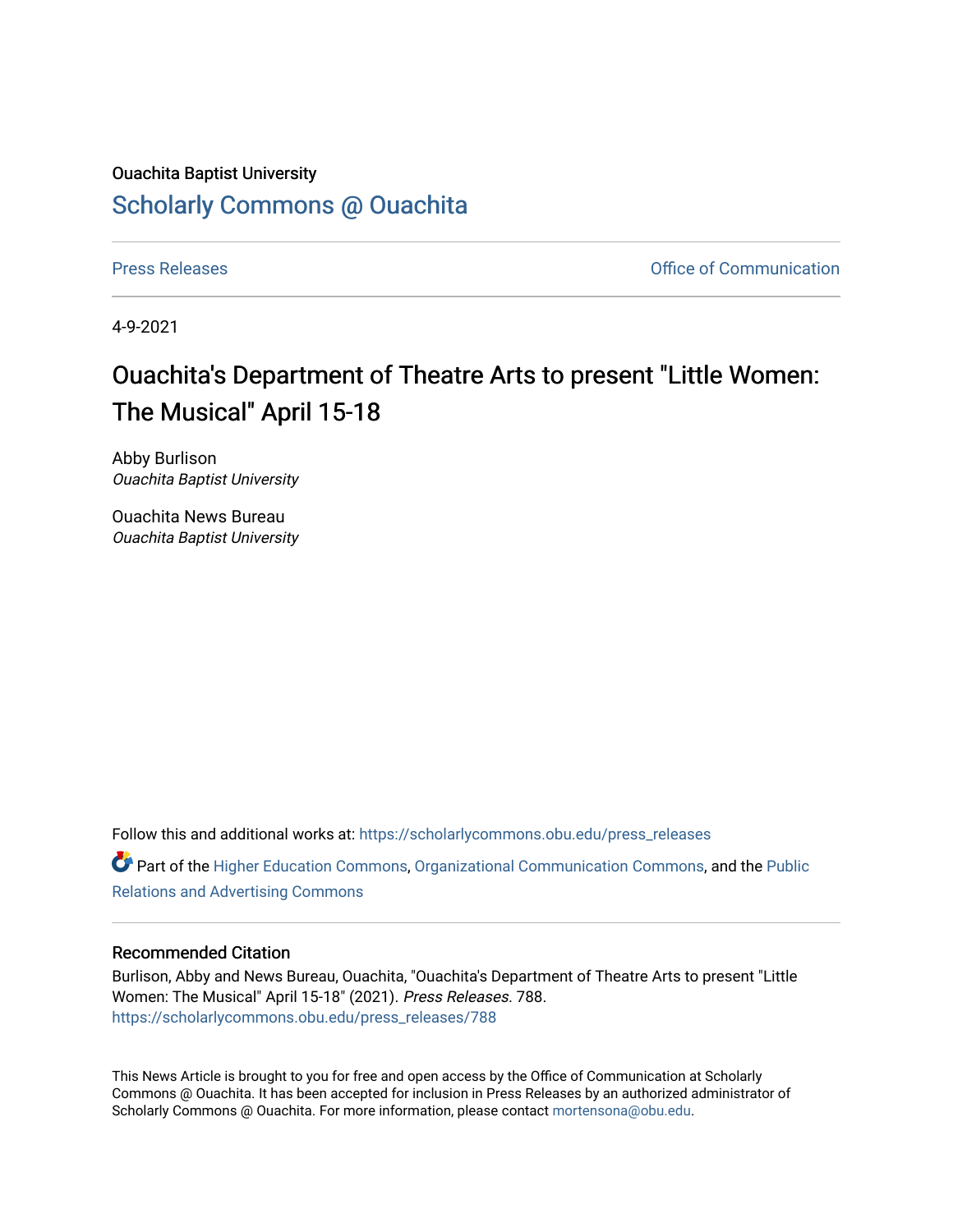

#### For immediate release

**Ouachita's Department of Theatre Arts to present "Little Women: The Musical" April 15-18**



*By Abby Burlison* April 9, 2021

For more information, contact OBU's box office at [boxoffice@obu.edu](mailto:boxoffice@obu.edu) or (870) 245-5555

ARKADELPHIA, Ark. – Ouachita Baptist University's Department of Theatre Arts will present its spring production of *Little Women: The Musical* with the opening performance to be held on Thursday, April 15, at 7:30 p.m. in Jones Performing Arts Center. Performances will continue April 16-17 at 7:30 p.m., with a matinee performance on Sunday, April 18, at 2:30 p.m. The production is open to Ouachita faculty, staff and students with limited seating to allow for social distancing, and streaming tickets are available to purchase for the general public at [obu.edu/boxoffice.](http://www.obu.edu/boxoffice)

Based on the classic novel by Louisa May Alcott, *Little Women: The Musical* follows the four March sisters – Jo, Meg, Beth and Amy. Jo, an aspiring writer, endeavors to publish her stories but is met with the challenge to create a story about herself and her sisters' experiences in the midst of Civil War America.

"A lesson that I really hope to learn and take away is what Jo learns throughout the show, which is to be content in where she is and with what she has," said Payton Mixon, a junior musical theatre major from New Caney, Texas, who is cast as Jo March in the Friday and Sunday cast.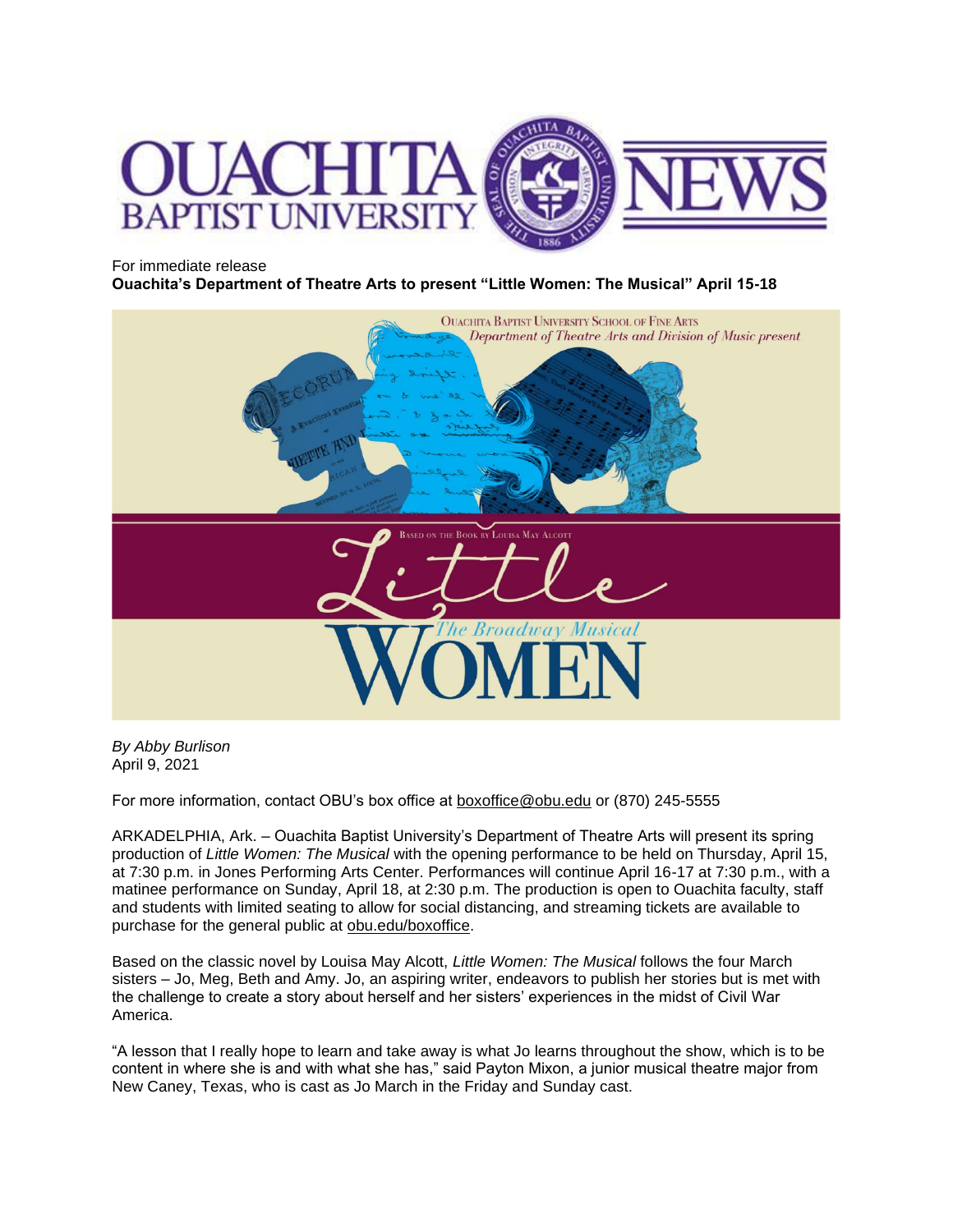Ouachita's production of *Little Women* will utilize a double cast, with each cast performing two out of the total four shows.

Stephanie Murry, assistant professor of theatre arts at Ouachita and director of *Little Women*, explained "in a double cast production, everybody is equally important."

"We wanted to find a way to create ample opportunities for the students while still keeping the cast a smaller, more COVID-friendly size," Murry said.

Dr. Jon Secrest, Addie Mae Maddox Professor of Music, serves as music director. Kelsey Looney, visiting assistant professor of theatre, serves as costume designer. Meagan Woodard, fine arts administrator and box office manager, serves as assistant director and choreographer. Eric Phillips, professor of theatre arts, serves as scenic and lighting designer.

Hannah Adair, a senior musical theatre major from Alexander, Ark., serves as stage manager; she is assisted by Abigail Gaddis, a sophomore communications & media/film studies major from Cabot, Ark., and Savannah Staggs, a freshman speech/theatre arts and education double major from Little Rock, Ark.

In-person tickets are available to current Ouachita students, faculty and staff for purchase through the OBU Box Office and [www.obu.edu/boxoffice.](http://www.obu.edu/boxoffice) Streaming tickets are also available to the general public for purchase on the Box Office website. Current Ouachita students may receive one free ticket upon presentation of their student ID. For more information, contact the OBU Box Office at (870) 245-5555 weekdays from 1-5 p.m. or via email at [boxoffice@obu.edu.](mailto:boxoffice@obu.edu)

#### **CAST**

#### **Thursday and Saturday:**

- Paige Price, a senior musical theatre major from Plano, Texas, as Jo March.
- Elizabeth Dawson, a senior musical theatre major from Little Rock, Ark, as Meg March.
- Erin Bagley, a junior musical theatre major from White Oak, Texas, as Clarissa.
- Hannah Gothard, a senior musical theatre major from Cleveland, Texas, as Beth March/Rodrigo 2.
- Melodie DuBose, a senior musical theatre major from Laurel, Miss., as Marmee March.
- Madeline Martin, a senior musical theatre and communications & media/strategic communications double major from Sheridan, Ark., as Amy March.
- Julia Letcher, a sophomore musical theatre major from Plano, Texas, as Aunt March.
- Ashlynn Lockhart, a junior musical theatre major from Holiday Island, Ark., as The Hag.
- Eli Butler, a freshman musical theatre major from Greenwood, Ark., as Mr. Brooke/Braxton.
- Makenna Schaeffer, a junior musical theatre major from Texarkana, Ark., as Mrs. Kirk.
- Sara Kate Cole, a sophomore musical theatre major from Fort Smith, Ark., as The Troll.
- Sammy Campione, a senior musical theatre major from Waxahachie, Texas, as Laurie Laurence.
- Landon Denman, a sophomore theatre arts and history double major from Fort Worth, Texas, as Mr. Laurence/Knight.
- Carlin Campbell, a senior musical theatre major from Rose Hill, Kan., as Professor Bhaer.

#### **Friday and Sunday:**

- Payton Mixon, a junior musical theatre major from New Caney, Texas, as Jo March.
- Isabella Owen, a junior musical theatre major from Jonesboro, Ark., as Meg March.
- Sarah Franklin, a freshman musical theatre major from Grand Cane, La., as Clarissa.
- Elizabeth Ring, a senior musical theatre major from Cabot, Ark., as Beth March/Rodrigo 2.
- Emma Lawyer, a senior musical theatre major from Wynne, Ark., as Marmee March.
- Molly Kennedy, a senior musical theatre major from Melissa, Texas, as Amy March.
- Hannah Anderson, a senior musical theatre major from Austin, Texas, as Aunt March.
- Kinsey Potts, a junior musical theatre major from Wylie, Texas, as The Hag.
- Brennon Humphry, a freshman musical theatre major from Benton, Ark., as Mr. Brooke/Braxton.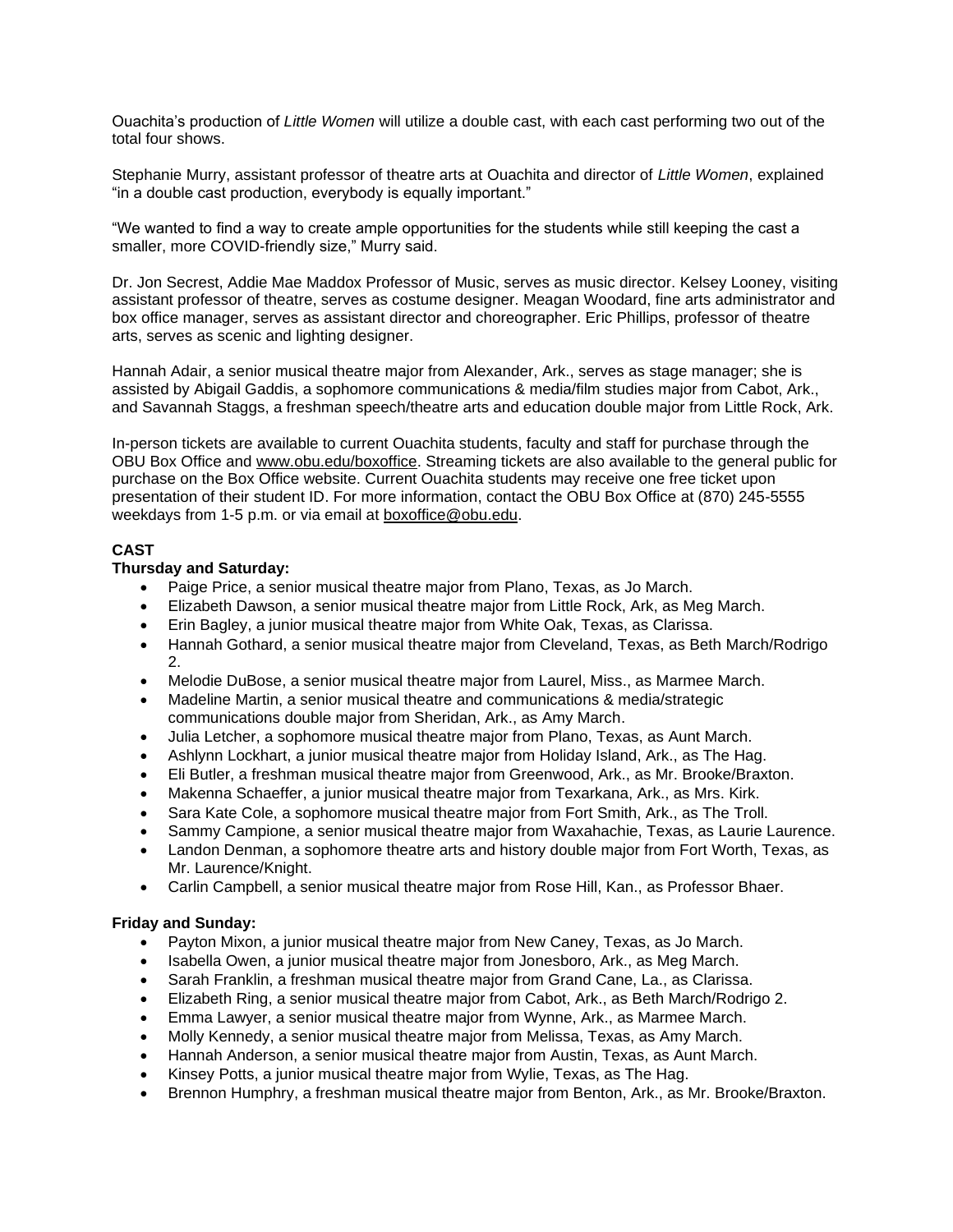- Danielle Hall, a senior musical theatre major from Prairie Grove, Ark., as Mrs. Kirk.
- Shelby Tripcony, a freshman musical theatre major from Little Rock, Ark., as The Troll.
- Sammy Campione, a junior musical theatre major from Waxahachie, Texas, as Laurie Laurence.
- Wyatt Ashlock, a junior theatre arts and communications & media/film studies double major from Royse City, Texas, as Mr. Laurence/Knight.
- Ryan Lynch, a senior musical theatre major from Bryant, Ark., as Professor Bhaer.

# **CREW**

#### **Crew leaders:**

- Abby Burlison, a sophomore musical theatre major from Beebe, Ark., as publicity crew head.
- Dani Frick, a senior theatre arts major from Benton, Ark., as assistant costume designer and costume crew head.
- Nathan Frick, a senior theatre arts major from Benton, Ark., as lobby display crew head, lighting crew and camera/streaming crew.
- Kinder Hinrichs, a freshman theatre arts major from Harrison, Ark., as sound designer.
- Hayley Johnson, a sophomore musical theatre major from Hot Springs, Ark., as house manager.
- Kristi Roshto, a senior English major from Alexandria, La., as makeup and hair crew head.
- Marion Webb, a sophomore theatre arts major from Austin, Texas, as prop and shifting crew head and assistant choreographer.

#### **Costume:**

- Brittney Bedlington, a sophomore theatre arts and secondary education double major from Bedford, Texas.
- Bailey Ellison, a senior theatre arts major from Walnut Ridge, Ark.
- Sierra Hoss, a freshman musical theatre major from Fouke, Ark.

#### **Hair & makeup:**

- Kenzie Burks, a freshman theatre arts and education double major from Beebe, Ark.
- LilyKay Feimster, a junior theatre arts and Christian studies/Christian theology double major from Atlanta, Texas.

#### **Props/set build:**

- Brynlee Beams, a freshman theatre arts major from Cabot, Ark.
- Kenzie Burks, a freshman theatre arts and education double major from Beebe, Ark.
- Carlin Campbell, a senior musical theatre major from Rose Hill, Kan.
- LilyKay Feimster, a junior theatre arts and Christian studies/Christian theology double major from Atlanta, Texas.
- Faith Lymburner, a senior communications & media/multimedia journalism major from Rogers, Ark., and Grace Woodward, a freshman musical theatre major from Plano, Texas, on props and shifting.

# **Publicity**

• Sarah Franklin, a freshman musical theatre major from Grand Cane, La.

# **Technical (lighting/sound):**

- Wyatt Ashlock, a junior theatre arts and communications & media/film studies double major from Royse City, Texas, on camera and livestreaming.
- Brynlee Beams, a freshman theatre arts major from Cabot, Ark., on sound.
- Sammy Campione, a senior musical theatre major from Waxahachie, Texas, on lighting.
- LilyKay Feimster, a junior theatre arts and Christian studies/Christian theology double major from Atlanta, Texas, on lighting.
- Olivia Hibbard, a sophomore church media/production arts major from Little Rock, Ark., on lighting.
- Kinder Hinrichs, a freshman theatre arts major from Harrison, Ark., as sound board operator.